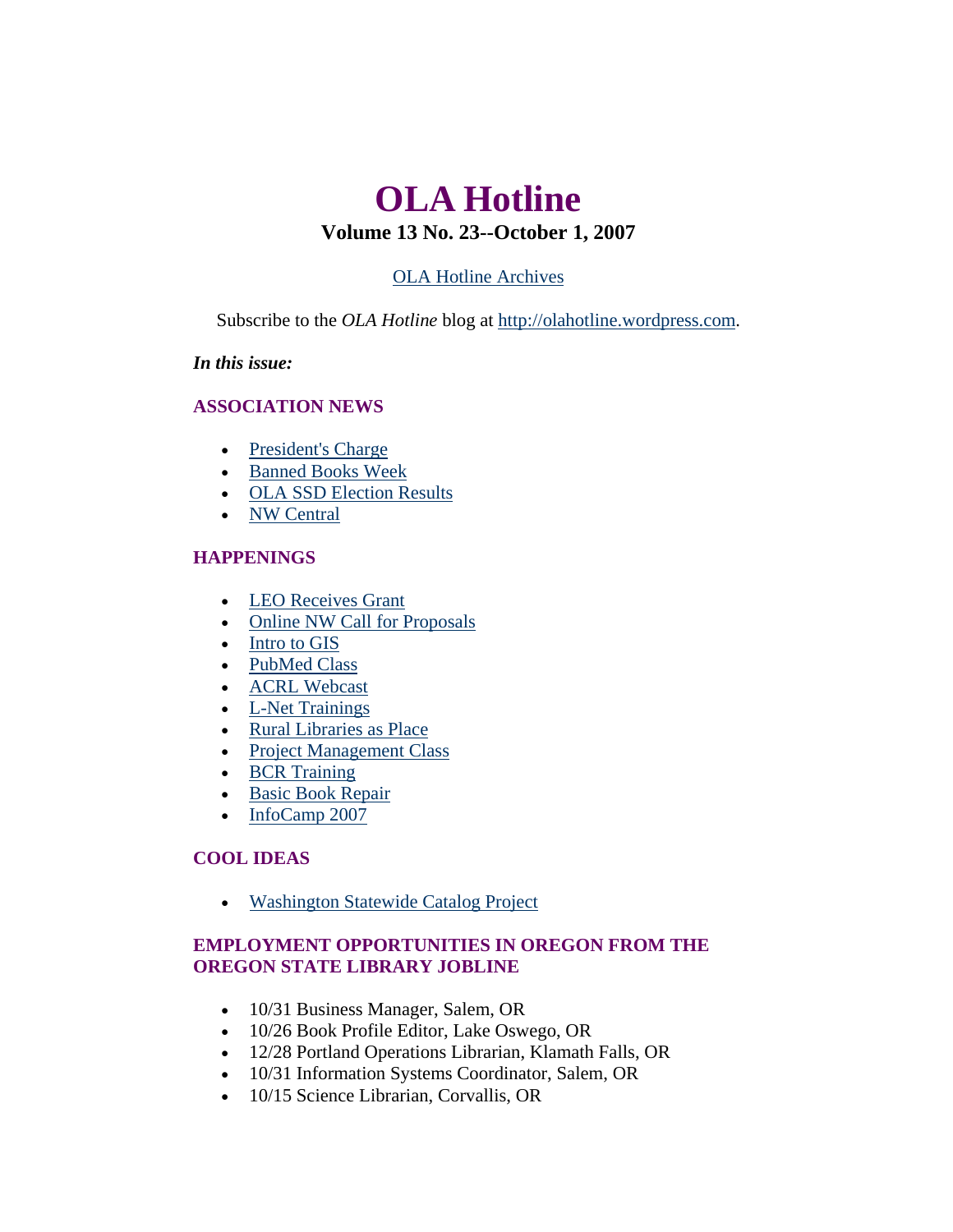- <span id="page-1-0"></span>• 12/21 Library Deputy Director, Portland, OR
- 12/21 Librarian, Douglas County, OR
- 10/8 Youth Librarian (PT), Pendleton, OR
- 12/21 Substitute Librarian, Portland, OR
- 12/14 Secondary Research Analyst, Corvallis, OR
- 11/27 Head of Public Access Services, Portland, OR
- 11/27 Customer Services Manager, Portland, OR
- 11/10 Librarian, Portland, OR
- 10/20 On-call Substitute Librarian, Monmouth, OR
- 12/31 Library Director, Veneta, OR

# **[CALENDAR](http://web.memberclicks.com/mc/community/vieweventcalendar.do?orgId=ola)**

# **Association News**

#### **President's Charge**

#### **Keep Keeping Up; Renewing Ourselves**

The charge this year is for Oregon libraries and librarians to continue the good work that we are doing to keep keeping up and to renew ourselves.

This theme is reflection on the imperatives before us. We have been, as a profession and in our institutions, in the current of change. We have jumped on opportunities to maximize our resources and improve library services and collections through collaboration, resource sharing and technological innovation. We operate in the context of our mission to promote lifelong learning and democracy and are guided by our values of universal literacy, the primacy of reading, preservation of information, information access, privacy rights and intellectual freedom.

What OLA members should be doing in the coming year is what we are already doing (the keep keeping up part) and then some (the renewing ourselves part). Throughout this organization our members are involved in implementing technological innovation and re-envisioning services with an eye to library users habits and preferences. As library professionals and staff we are continually upgrading our skills. These efforts must continue, hopefully aided by some of the ideas surfaced in Vision 2010 E-Services Think Tank which was held in March. (More about this in a minute.) However, despite our successes in keeping up technologically, we are still popularly perceived as entities that are primarily about information stored in books. And if that remains the case, I think that we may not be sustainable over time. Our number one job has to be telling our story to our friends, our neighbors, our non-library-using population, our legislators, our local politicians, our local administrators; in short, to everyone who isn't already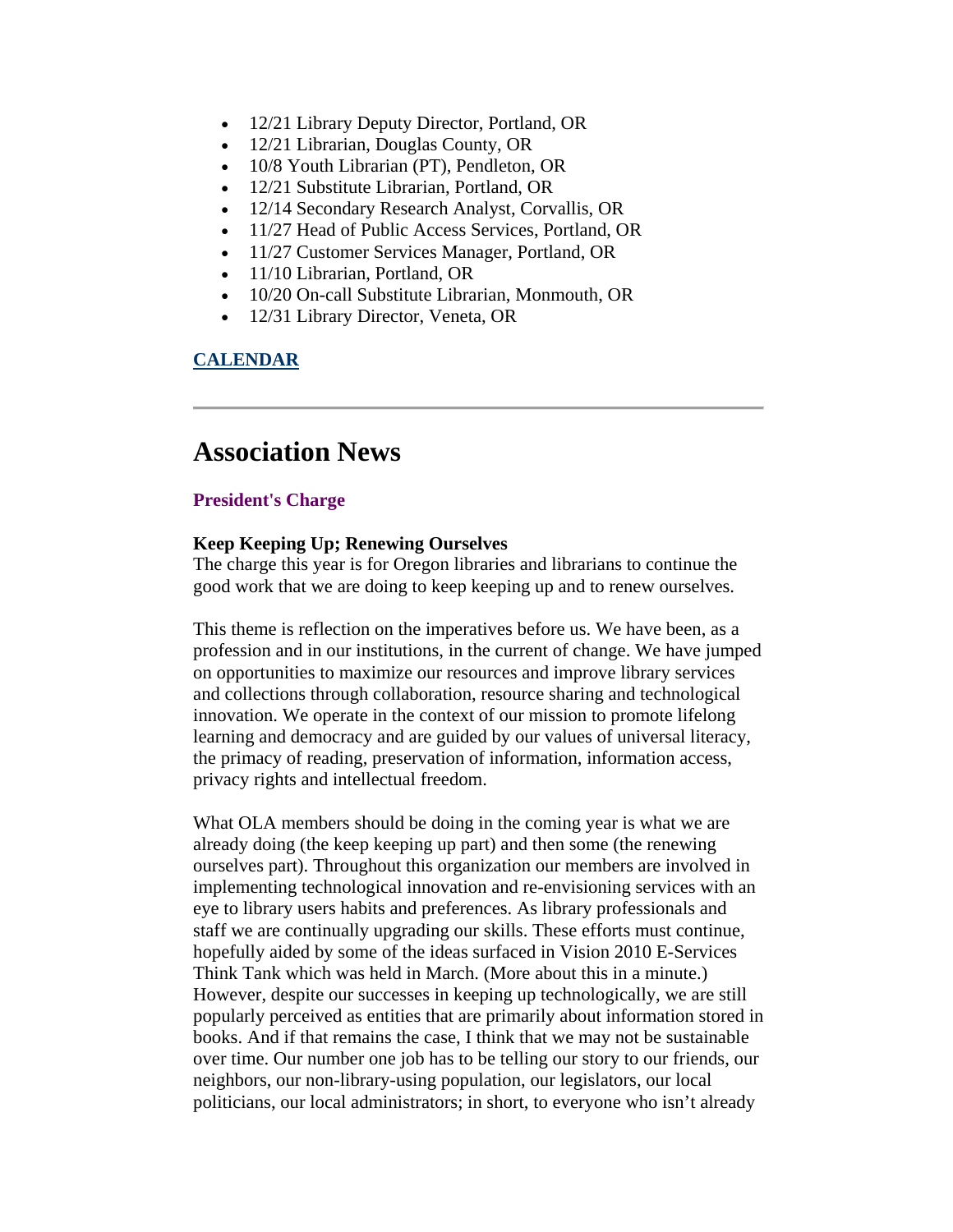<span id="page-2-0"></span>a library advocate. I challenge every single OLA member to write at least one more letter and make one more phone call than you did last year in your efforts to promote your library or share your thoughts on an issue of importance. That's one part of renewing ourselves.

The other has to do with internal renewal. How do you keep yourself motivated to take this on and how to you motivate your colleagues and your division, committee, and round table members to do the same? I'm leaving this as a question, because I think we have to ask it and come up with answers that resonate personally and in our organizational contexts. I look forward to lots of discussion around this question in the coming year.

The annual leadership retreat at the end of July focused on these charges and began some interesting discussions. Division, committee and round table chairs devoted a morning to reviewing the work of the E-Services Think Tank and entertaining the questions "Where can you take the think tank ideas?" and "Where can you plug into advocacy efforts?"

The core issues/initiatives that came out of the think tank were:

- An examination of current OLA standards in regards to core electronic services, digital initiatives, and requirements for RFP's
- A statewide open source catalog / integrated library system / universal discovery tool that promotes a consistent experience
- Social Software for Libraries
- A statewide standard which requires a minimal level of online services at all libraries

Finally in anticipation of the work of the coming year, I have seen an early program draft of the OLA/WLA joint conference coming up in April. Organized around the theme, Sharing More Than A Border, many programs feature personal and professional renewal and technological innovation.

*Sarah Beasley, OLA President 2007-2008*

#### [back to top](#page-0-0)

# **Banned Books Week**

Banned Books Week is September 29th - October 6th!

Are you looking for titles of books and movies that were challenged in Oregon last year? Check out the Oregon Intellectual Freedom Clearinghouse's 2007 Annual Report at: <http://oregon.gov/OSL/LD/intellectual.shtml#Publications>

Do you want to find out what other titles have been challenged in Oregon in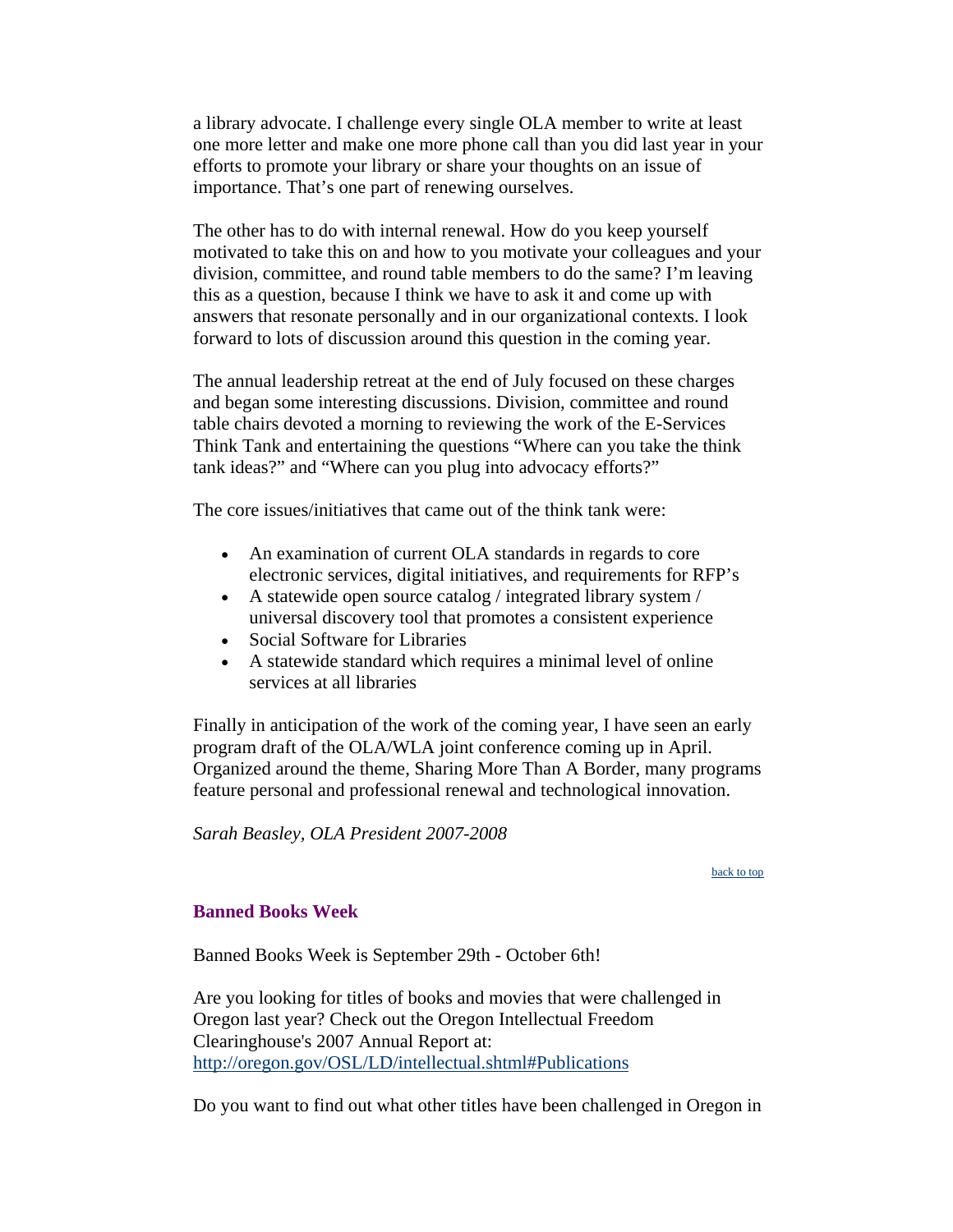<span id="page-3-0"></span>the past? Check out the updated Title Index to Challenges at: <http://oregon.gov/OSL/LD/intellectual.shtml#Publications>

Please notice that none of the libraries that reported challenges this year are identified in either document. In response to feedback from the library community and based on recommendations from ALA's Office of Intellectual Freedom and OLA's Intellectual Freedom Committee any information identifying libraries where challenges occurred was not published this year and will not be published in the future. Past entries in the Title Index to Challenges have not been altered so they still identify libraries where challenges occurred, but the 2007 entries do not include library names and will not in the future.

As you are preparing for Banned Books Week, keep in mind that it is important to report formal challenges to material at your library to the OIFC throughout the year. Your reports are compiled to create annual reports and update the Title Index to Challenges. This information is used to educate people about the challenges to library material in Oregon, and to provide information librarians need to better deal with challenges when they occur at their library.

To learn more about intellectual freedom, censorship, and banned books I've included a bibliography of books on these issues that you can check out from the State Library or you can visit the OIFC website at [http://oregon.gov/OSL/LD/intellectual.shtml.](http://oregon.gov/OSL/LD/intellectual.shtml)

To check books out from the State Library use your libraries established ILL procedures or fax the Oregon State Library's document delivery department at 503-588-7119. When faxing be sure to include your name, shipping address, phone number, and the title, author, and publishing information of the book.

*Katie Anderson, [katie.anderson@state.or.us](mailto:katie.anderson@state.or.us)*

[back to top](#page-0-0)

#### **OLA SSD Elections Results**

I am happy to announce the results of our recent election. Cathy Zgraggen from Deschutes Public Library/Sunriver Area Library has been elected as the Vice Chair/Chair-Elect and will be chairing the 2008 SSD Conference which will be held at the Best Western Agate Beach Inn in Newport, Oregon. Jan Griffin from the Eugene Public Library has been re-elected to serve as the Treasurer of SSD for two more years. Susan Gilmont from Oregon State University's Hatfield Marine Science Center has been elected as the Archivist. SSD is very fortunate to have such talented people who are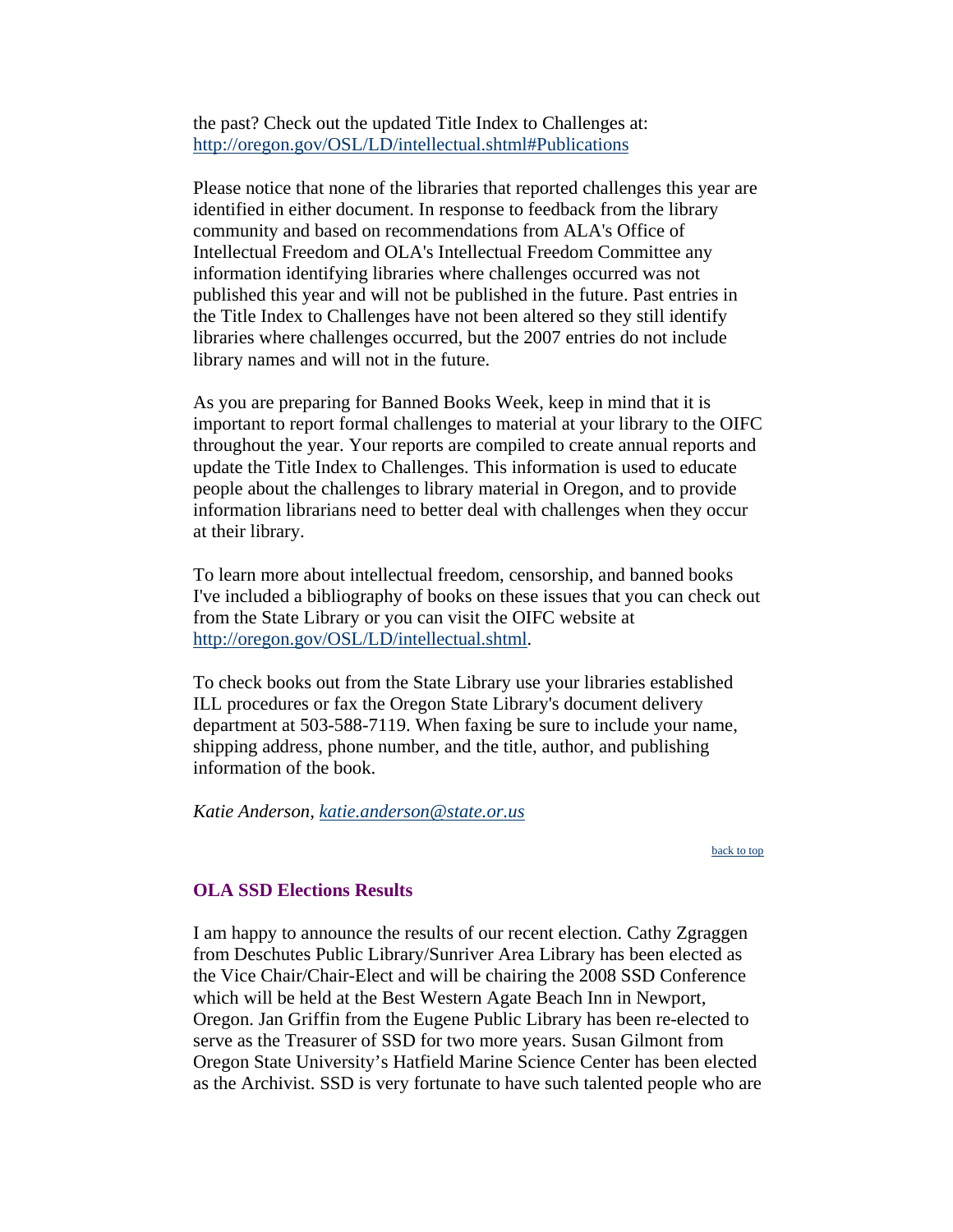<span id="page-4-0"></span>willing to devote their time and energy to the organization.

There are several committees in [SSD](http://olaweb.org/ssd) looking for new members. Please email me if you are interested or would like additional information on the opportunities available.

*Suzanne Sager, Past SSD Chair, [sagers@pdx.edu](mailto:sagers@pdx.edu)*

[back to top](#page-0-0)

# **NW Central**

Share your skills! Share your wealth of experience!

We all know the old adage about what happens when you teach a man to fish. What happens when you teach a librarian to write a grant? Or create dynamic web pages? Or give book talks to middle schoolers? Whatever you teach a librarian will soon translate into service to our library users.

What expertise do you have to share with the library community? Most of us have some skills that other library staff members need also. Can you set up a blog or RSS feed? Handle an angry patron? Manage a budget deftly? Captivate an audience of preschoolers? Scores of different skills are needed to make our libraries hum, and we all benefit when we teach each other what we know.

Northwest Central ([http://nwcentral.org/\)](http://nwcentral.org/) provides a forum for sharing your skills and expertise. Post your handouts, forms, bibliographies, links, tutorials and presentations to the site. Others who need this information can find it by browsing by topic or searching by keyword.

Are you willing to speak on a topic? Check out Northwest Central's Speaker's Bureau [\(http://nwcentral.org/?q=speakers\\_bureau\)](http://nwcentral.org/?q=speakers_bureau). The intrepid librarians listed there are willing to speak on range of topics vital to our profession. Some charge a fee, and others don't. Do you wish that more speakers were listed there representing a more comprehensive range of topics? You can make that happen – join Northwest Central and share your skills today!

Northwest Central is a community-driven project, so its potential is as rich as the community that supports it. Imagine this: a librarian in a small public library needs to set up a blog (or train her staff on privacy issues, or market a new service, etc.) With one quick visit to NW Central, she finds another librarian in her own community with expertise to share. Connections like this empower us all.

Questions or comments about Northwest Central? Send them to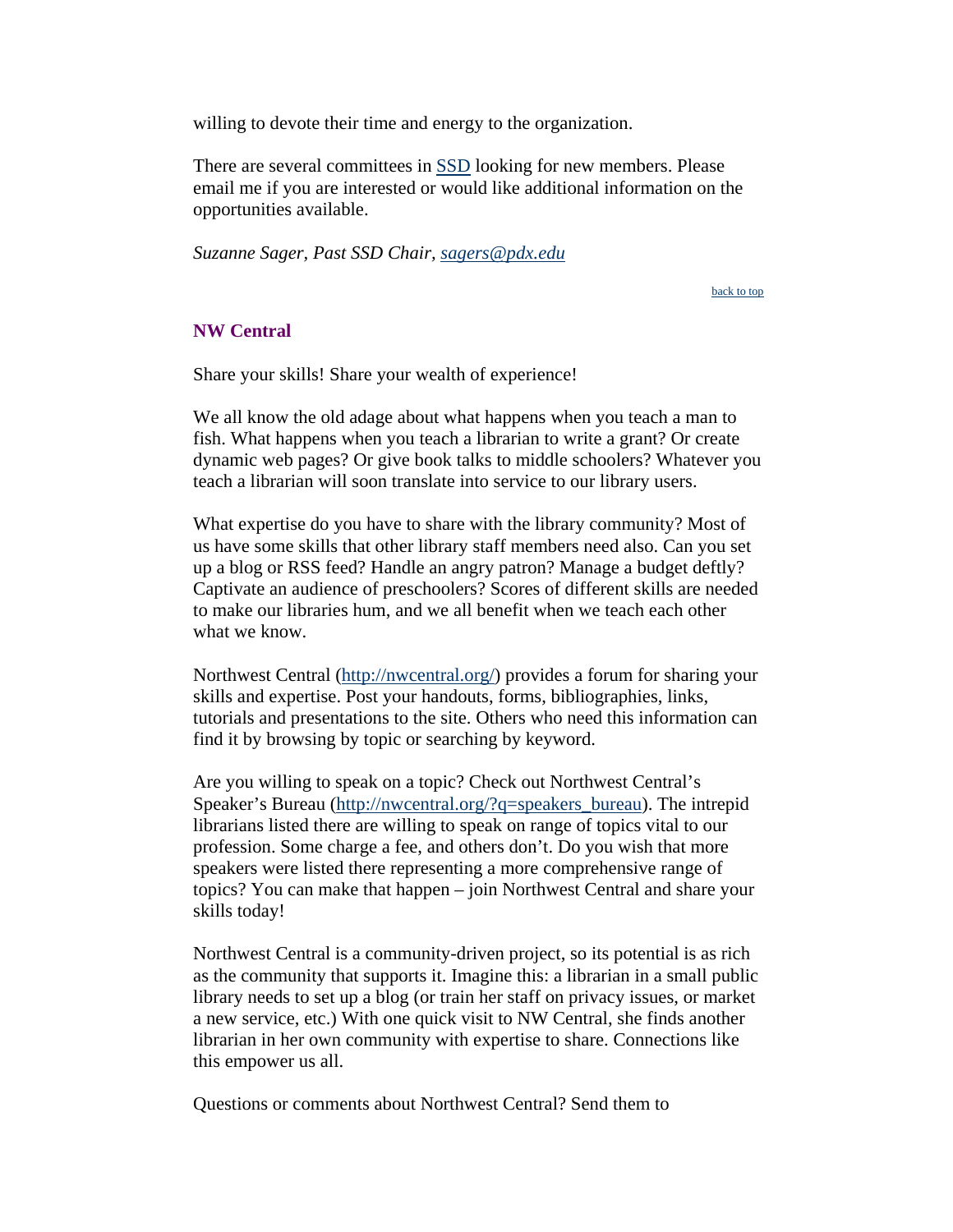<span id="page-5-0"></span>[admin@nwcentral.org.](mailto:admin@nwcentral.org) And thanks to everyone for sharing your skills!

Please excuse duplication of this message. Thanks everyone!

*Mo Cole, NW Central*

[back to top](#page-0-0)

# **Happenings**

# **LEO Receives Grant**

The nonprofit Libraries of Eastern Oregon (LEO) has been awarded \$364,000 in grant funding from the Institute of Museum and Library Services for its project called "A Sense of Place", which will bring a range of themed programs in the arts, sciences and humanities to rural communities in the region in 2008 and 2009. The project will serve 15 asyet-unspecified libraries in the region each year. Project partners include The Oregon Museum of Science and Industry, Oregon Council for the Humanities, Smithsonian American Art Museum, Portland State University and others.

Governed by a 13-member board comprised mostly of librarians, LEO serves public libraries in 14 Eastern Oregon counties and has a mission to create and deliver opportunities for 21st century library services.

*Lyn Craig, [fossilinn@centurytel.net](mailto:fossilinn@centurytel.net)*

[http://www.surveymonkey.com/s.asp?u=328653886834](http://www.opb.org/publicinsight%3Ewww.opb.org/publicinsight.%3C/a%3E%3C/p%3E%3Cp%20align=)

For examples of past presentations or more information, see: <http://www.ous.edu/onlinenw/>

WHERE IS THE CONFERENCE? CH2M Hill Alumni Center, Corvallis, Oregon (on the Oregon State University campus)

*Todd Hannon, [hannont@ohsu.edu](mailto:hannont@ohsu.edu)*

[back to top](#page-0-0)

# **Intro to GIS**

Mapping Oregon Communities: An Introduction to GIS & Community Analysis

October 11th and 12th, 2007 - Portland, Oregon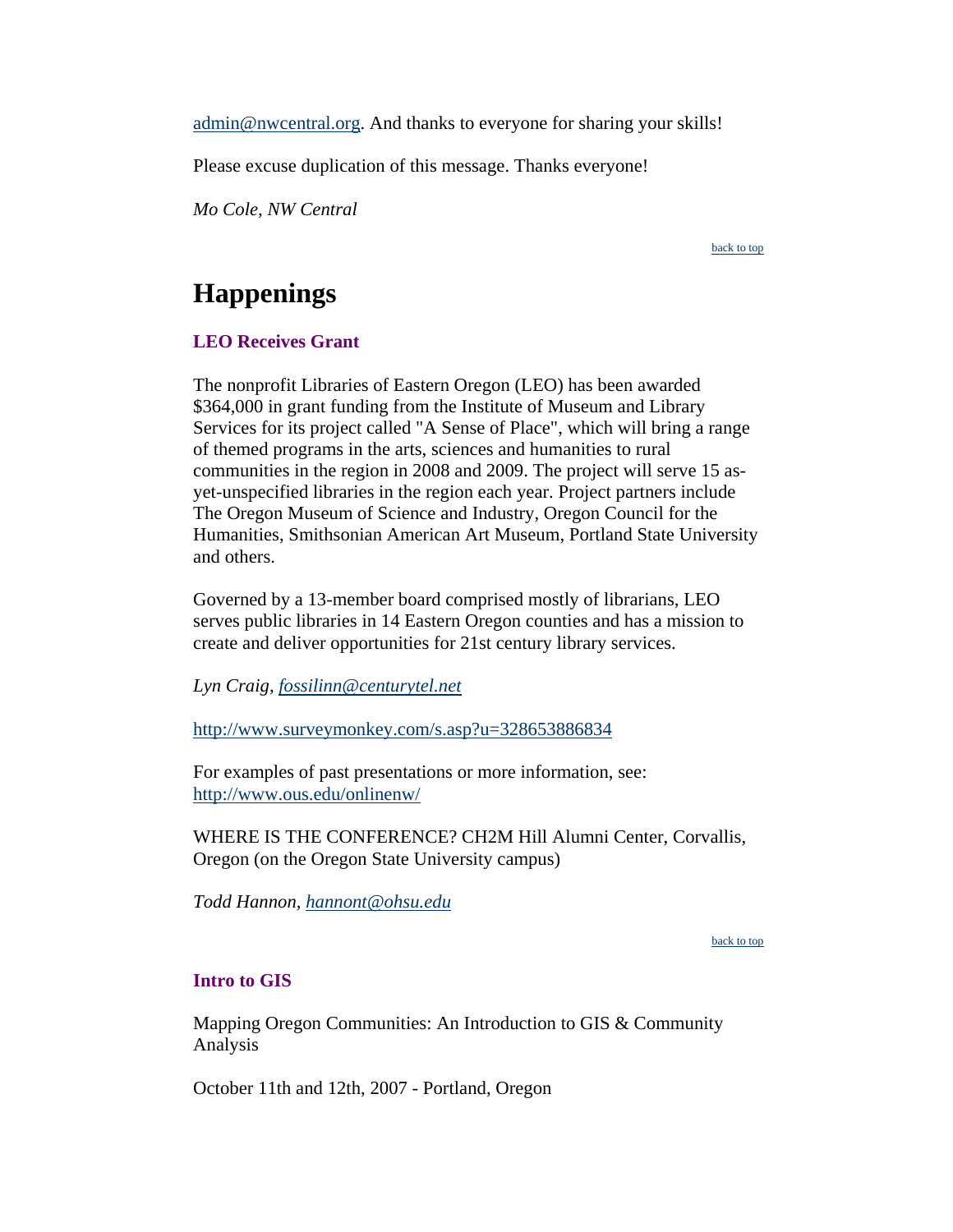<span id="page-6-0"></span>Audience: Beginners, anyone interested in mapping their community Focus: This workshop is customized for each location.

This hands-on workshop focuses on teaching the fundamentals of using a Geographic Information System (GIS) for community analysis. Participants will learn to create thematic maps with Census data, Geocoding (Address mapping) and Spatial Queries. Other features of the workshop are learning to extract Census data and good map layout and design.

For a detailed description of the Oregon workshops, please visit <http://www.urban-research.info/workshops/oregon-gis.htm>

Workshop Host: New Urban Research, a national professional research organization and ESRI Business Partner.

*Gina Clemmer, New Urban Research, Inc., 877.241.6576*

[back to top](#page-0-0)

#### **PubMed Class**

PubMed & Beyond - Using National Library of Medicine Electronic Resources.

Friday, November 9, 2007, 1:00 - 4:30 pm Portland Community College Rock Creek Campus Library, Room 213 17705 NW Springville Rd. Portland, OR 97229 For directions and parking information, see <http://www.pcc.edu/about/locations/rock-creek/>

Workshop Description: PubMed is a service of the U.S. National Library of Medicine that includes over 17 million citations from MEDLINE and other life science journals for biomedical articles back to the 1950s. Learn to search this valuable resource in a hands-on workshop taught by OHSU's Andrew Hamilton. Topics covered include

\*basic and advanced search techniques using natural language, including how PubMed parses natural language queries into MeSH terms, journal titles, and author names \*the usage of basic navigational and display features \*the Related Articles feature \*search limit options \*the Single Citation Matcher \*the PubMed MeSH Browser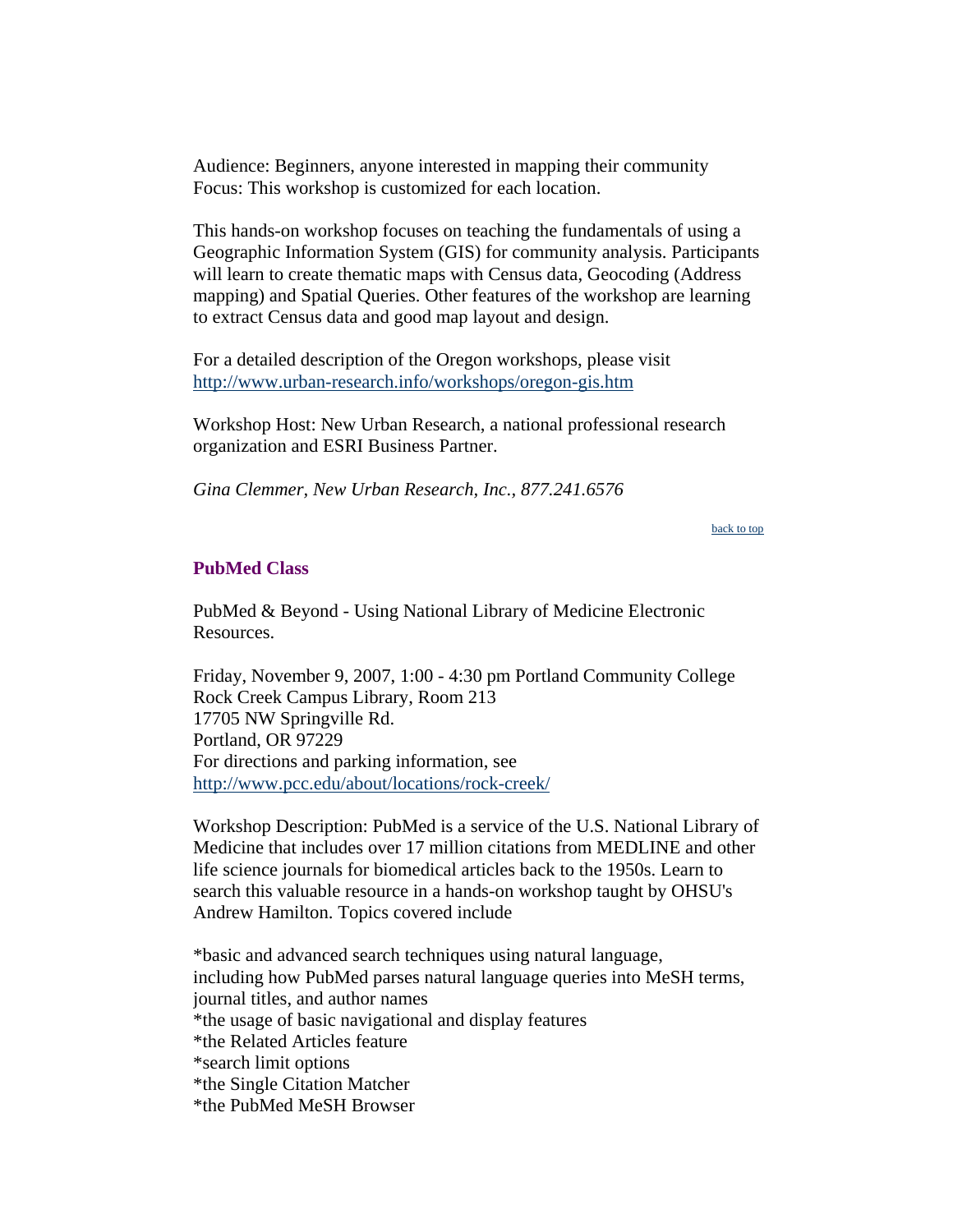<span id="page-7-0"></span>\*linking out to Molecular Biology data and Full Text resources \*saving search strategies via My NCBI \*searching techniques using field tags and Boolean operators.

The second portion of the workshop will demonstrate other free online resources offered by NLM, including Entrez, MedlinePlus, TOXNET, Clinicaltrials.gov, and digitized historical resources.

Presenter: Andrew Hamilton is a Senior Reference & Instruction Librarian at the Oregon Health & Science University Library. Prior to joining the OHSU Library staff in 2002, he was an Online Analyst for six years with the National Training Center & Clearinghouse (NTCC) at the Middle Atlantic Regional Medical Library, where his primary duty was to travel the U.S. and teach PubMed. He has also spent three years as a Clinical Medicine Information Specialist in the Reference Department of the New York Academy of Medicine Library. Andrew has earned two BS degrees in Microbiology and Biology/Genetics from Oregon State University and earned his MLS degree as part of a Drug Information Specialist Double Master's Program, graduating from St. John's University with a dual MS - Pharmaceutical Sciences/MLS degree.

Cost: Student/retiree rate: \$25.00; PORTALS member rate: \$35.00; nonmember rate: \$45.00

Registration: Register for the workshop at [http://www.portals.org](http://www.portals.org/)

*Roberta Richards, PORTALS Coordinator, [rrichard@pcc.edu](mailto:rrichard@pcc.edu)*

[back to top](#page-0-0)

#### **ACRL Webcast**

ACRL is offering its Webcast, "Practical Strategies for Building a Library 2.0 Game Plan," on October 23, 2007. Registration is open!

Time: 11:00 a.m. Pacific, 12:00 p.m. Mountain, 1:00 p.m. Central, 2:00 p.m. Eastern Length: 1.5 hours

Web 2.0 has quickly given rise to Library 2.0: a comprehensive focus on new, interactive uses of information resources, the Web and physical space. But where to begin? ACRL Webcaster Terry Huwe will provide some effective starting point strategies. During this 1.5 hour Webcast, learn more about Library 2.0 strategies that focus on both technological and interpersonal skills.

#### REGISTRATION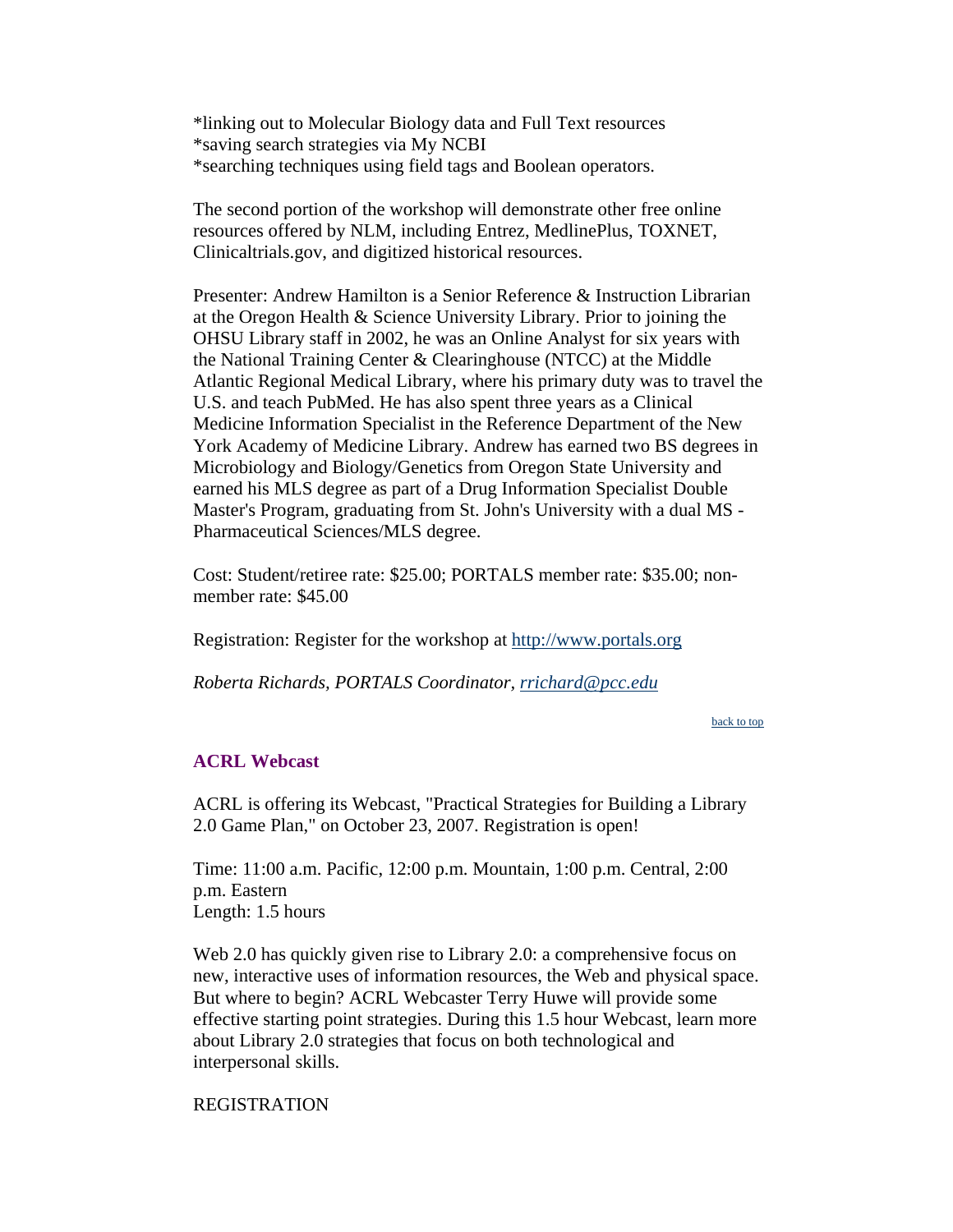<span id="page-8-0"></span>Registration is limited to 60. ACRL and ALA members receive a registration discount. For complete information, including more details about the Webcast and a link to registration, go to: [www.acrl.org/ala/acrl/acrlproftools/lib20.cfm](http://www.acrl.org/ala/acrl/acrlproftools/lib20.cfm).

ACRL member: \$50; ALA member: \$75; Nonmember: \$90; Student: \$40; Group: \$295

[back to top](#page-0-0)

#### **L-Net Trainings**

Introductory trainings on L-net, Oregon's Statewide Digital Reference Project, are scheduled for:

Wednesday, October 17 and Wednesday, October 24, 9:00 - 2:30 both days Western Oregon University Library, 345 N. Monmouth Ave., Monmouth, OR 97361 and Friday, November 9 and Friday, November 16, 9:00 - 2:30 both days Portland Community College, Sylvania Campus Library 12000 S.W. 49th Avenue Portland, OR 97219

The training is for librarians who plan to take shifts staffing L-net at partner libraries. Librarians will receive hands-on training with L-net's chat software, e-mail software, and instruction on techniques for communicating effectively online with patrons and providing reference services online. Training is a two-day event. Attendance at both days is required to staff the service; day two builds upon the training provided on day one.

These trainings are also open to librarians who would like to apply to participate in our volunteer program, typically staffing the service from home computers.

The training is free, but space is limited and advance registration is required. If you would like to attend, contact Emily Papagni, [emilyp@multcolib.org](mailto:emilyp@multcolib.org) 

If you're interested in the training, but unable to attend on these dates, please contact me. I'm continuing to schedule additional trainings around the state.

[back to top](#page-0-0)

#### **Rural Libraries as Place**

Bringing people together at the library: Rural Libraries as Place October 25, 2007, from 11:00a - 12:00p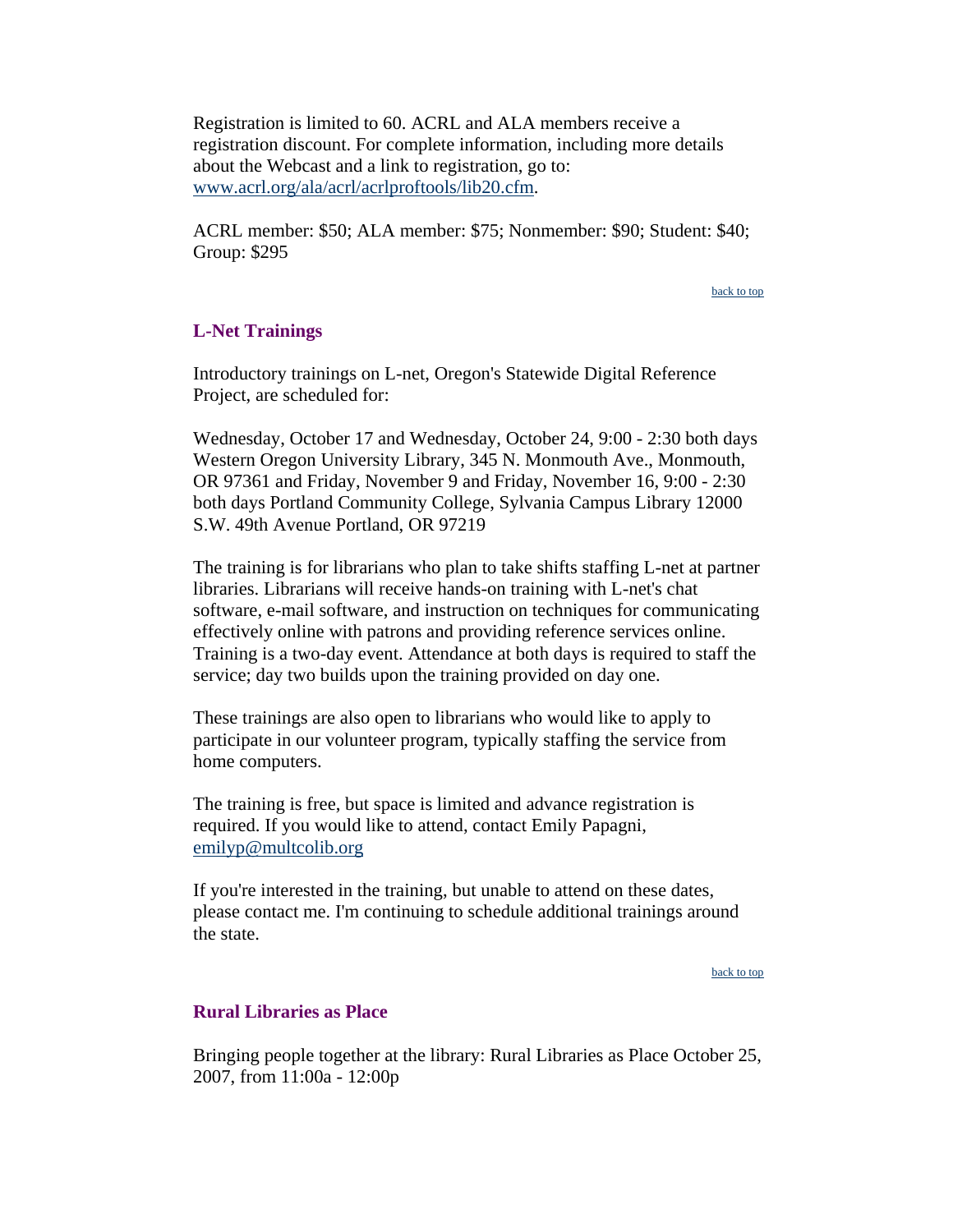<span id="page-9-0"></span>More and more people are accessing information and resources from home and work computers. Does that mean the physical library will go away? NO WAY! In this session we will talk about the evolving role of the physical library space. We will highlight innovative and interesting rural library examples. With guest presenter Cindi Hickey, Continuing Education Librarian and WebJunction Coordinator for the State Library of Kansas.

The cost is FREE and no registration is required. However, if you have not recently attended a WebJunction live webinar, then you will want to read about how to join the webinar IN ADVANCE of the webinar starting time here:<http://webjunction.org/do/DisplayContent?id=13377>

*Darci Hanning*

[back to top](#page-0-0)

#### **Project Management Class**

Controlling Project Chaos: Project Management for Library Staff

Friday, October 12, 2007, 1:00 - 5:00 pm Portland Community College, Sylvania Campus Library, Room 112 12000 SW 49th Ave., Portland, OR 97219 For directions and parking information, see <http://www.pcc.edu/about/locations/sylvania/>

Workshop Description: Do you find that you're doing more project work in your library? Do you have trouble getting a project started? Do your small projects seem to grow into large projects? Do you have difficulty meeting project deadlines? Do your projects never seem to end?

These are all problems facing librarians today, as we are increasingly expected to manage projects in addition to our everyday responsibilities. The need for library staff to have project management skills so we can deftly navigate the growing demands of our profession is the topic of an article by Jane Kinkus in the July 2007 issue of College & Research Libraries, "Project Management Skills: A Literature Review and Content Analysis of Librarian Position Announcements." This workshop will provide an introduction to project management concepts and show how you can apply them to your library projects.

Presenter: Lori Wamsley is a part-time reference librarian at Portland Community College and the assistant director for Emporia State University's School of Library and Information Management (SLIM) Oregon distance education program. Ms. Wamsley is also an adjunct faculty member for SLIM, teaching project management and technology skills courses. Ms. Wamsley holds both a Master of Library Science degree and a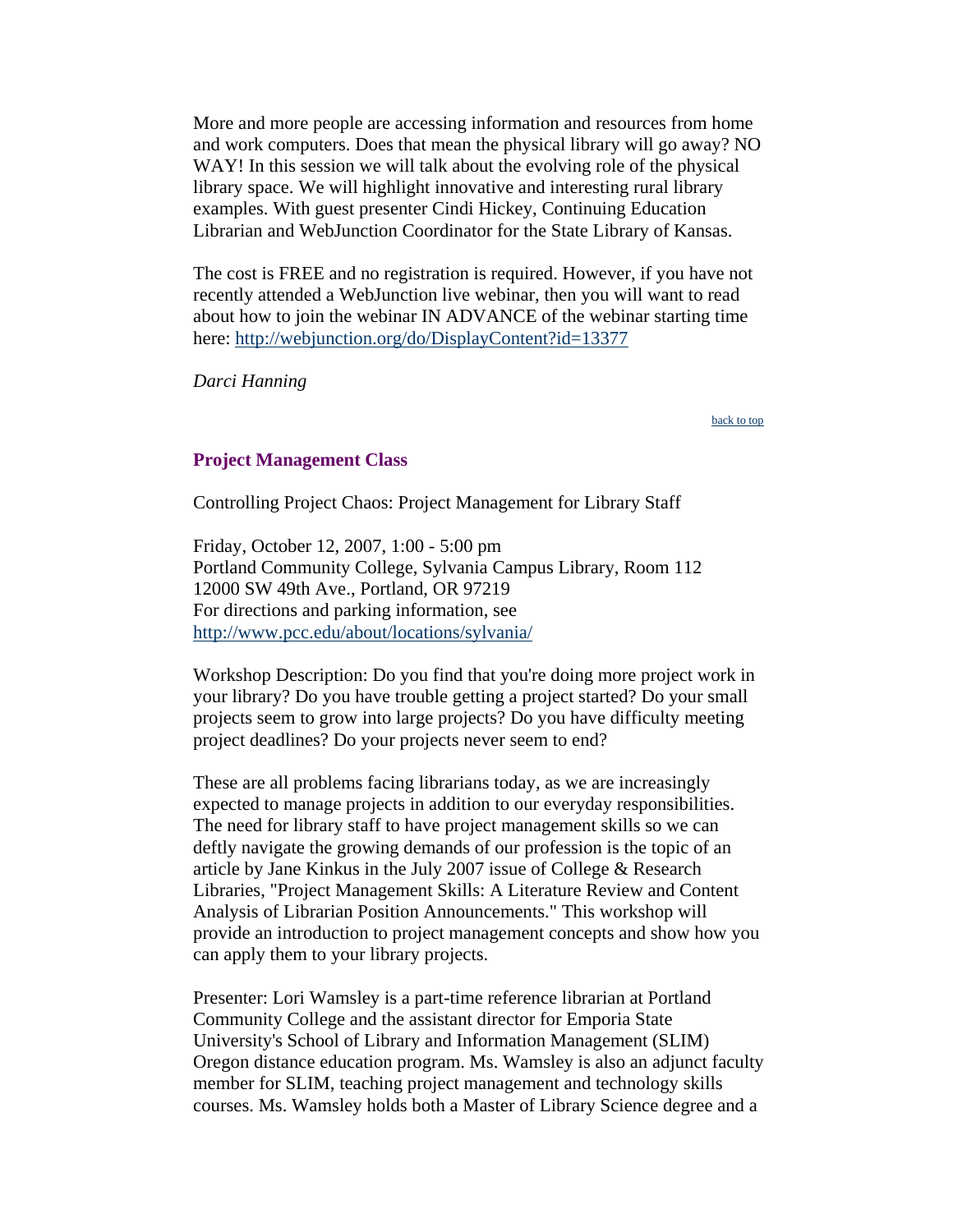<span id="page-10-0"></span>Master of Science degree in Instructional Design and Technology from Emporia State University. She received a bachelor's degree in business management from the University of Portland.

Cost: Student/retiree rate: \$25.00; PORTALS member rate: \$35.00; nonmember rate: \$45.00

Registration: Register for the workshop at [http://www.portals.org](http://www.portals.org/)

*Roberta Richards, PORTALS Coordinator, [rrichard@pcc.edu](mailto:rrichard@pcc.edu)*

[back to top](#page-0-0)

# **BCR Training**

BCR's Soaring to Excellence for 2007-2008 series, Mapping the Library Landscape: Every Library Worker a Trendspotter, will begin in October 2007. The following webcasts are being made available free of charge to staff from Oregon libraries through a statewide membership to BCR, paid for by the Oregon State Library with LSTA funds: October 26, 2007: Finding the Trends That Matter: Get Your Environmental Scan On February 8, 2008: People Watching With a Purpose: Meeting Needs Before They Need It April 11, 2008: Trends, Fads or Folly: Spotting the Library Trends That Really Matter

The schedule for Library Challenges and Opportunities 2008 is: March 7, 2008: Library Trends; May 9, 2008: The Future Library

[Register online](http://www.bcr.org/training/teleconferences/) for the satellite downlink or the webcast by completing BCR's online registration form.

Libraries may downlink the satellite coordinates to the five College of DuPage teleconference programs for on-site viewing, or staff may view the teleconferences via webcast from any location with adequate Internet access. The webcasts, also available at no charge to libraries, will be archived and available for 30 days following the live broadcast. Libraries may order tapes or DVDs of the broadcasts for their collections for \$30 each. Please contact BCR's Regan Harper [rharper@bcr.org](mailto:rharper@bcr.org) for ordering information. The Oregon State Library will be adding the DVDs to our LIS collection and will announce their availability via Libs-OR, our LIS Blog, and our website.

These webcasts are staff development opportunities in the best sense of the term! They give staff a solid framework for problem-solving in today's complex library environment and they are cost-effective ways for staff to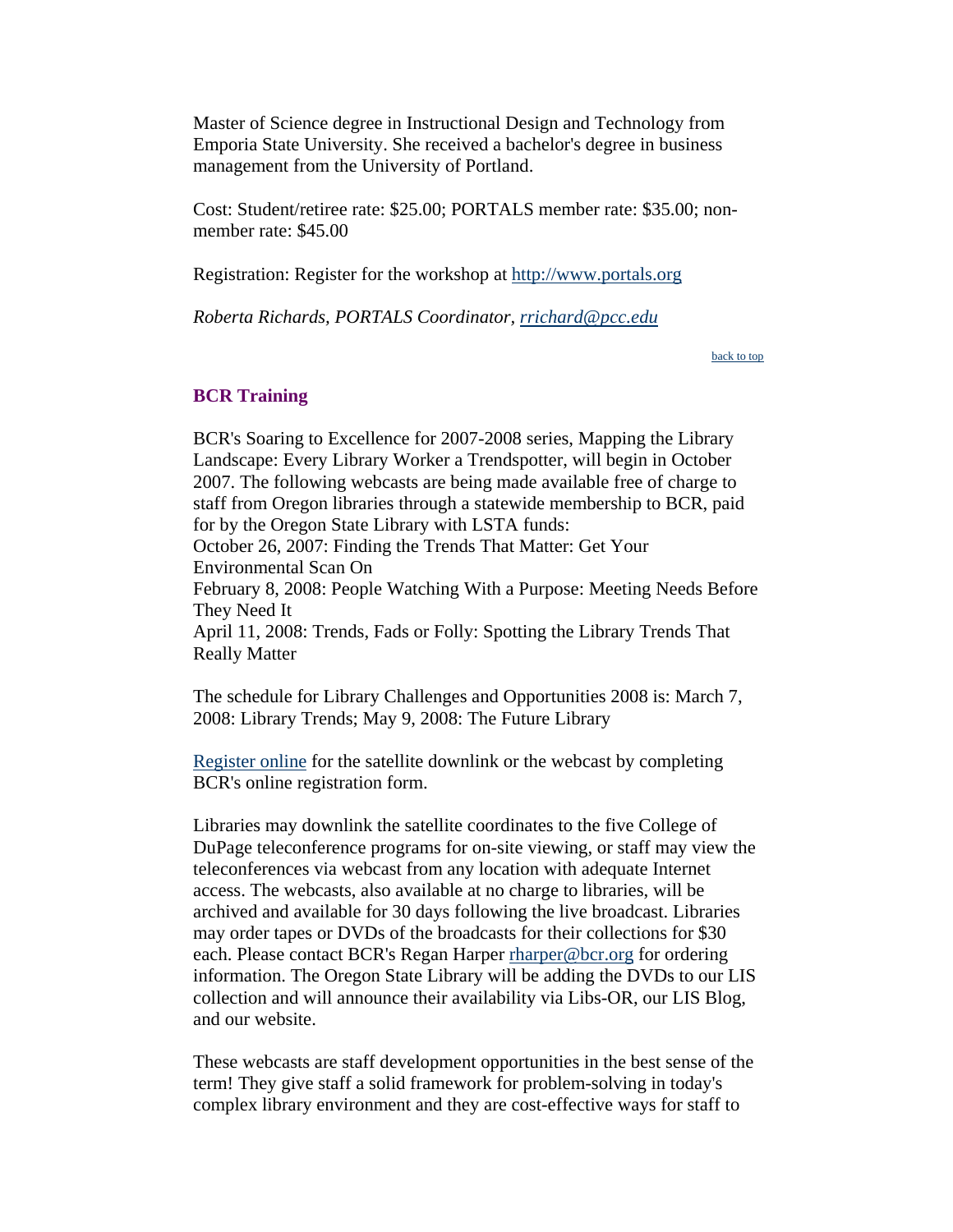<span id="page-11-0"></span>stay current and informed on libraries' use of technology. You and your staff can maximize these opportunities by bringing a group of interested staff together to watch; organize discussions about the impact of the shows' content on your library; call, fax, or email questions to the panelists during the program - it's interactive! and follow up with a discussions on what next steps your library can take.

DVD recordings for the 2006-2007 series are now available via ILL from the Oregon State Library -- please use your library's established interlibrary loan process or you may fax your request to the State Library document delivery department at 503-588-7119 with complete request information from our online catalog.

*Darci Hanning*

[back to top](#page-0-0)

# **Basic Book Repair**

Description: <http://www.bcr.org/training/workshops/bookrepair-1.html>

This two-day course is designed to provide information and hands-on experience in basic book and paper repair for general (non-rare) library collections. Participants learn about treatment decisions, repair options and supplies. They will practice a variety of repair techniques in the supervised, hands-on portions of the workshop. Topics and techniques covered include:

\*Surface cleaning and paper repair. \*Attaching loose pages. \*Book structure. \*Paperback reinforcement. \*Endsheet replacement. \*Enclosures. \*Workflow. \*Selecting supplies and equipment.

Site & Date: Siuslaw Public Library - Florence (Oregon) October 18-19, 2007 Time: 9 a.m.-4 p.m. each day (Lunch on your own.) Fee: \$300 for BCR members; \$400 for nonmembers Voucher: BCR training vouchers may not be used for this workshop! Amigos Instructor: TBA

BCR Registration Form: <http://www.bcr.org/training/workshops/register.html>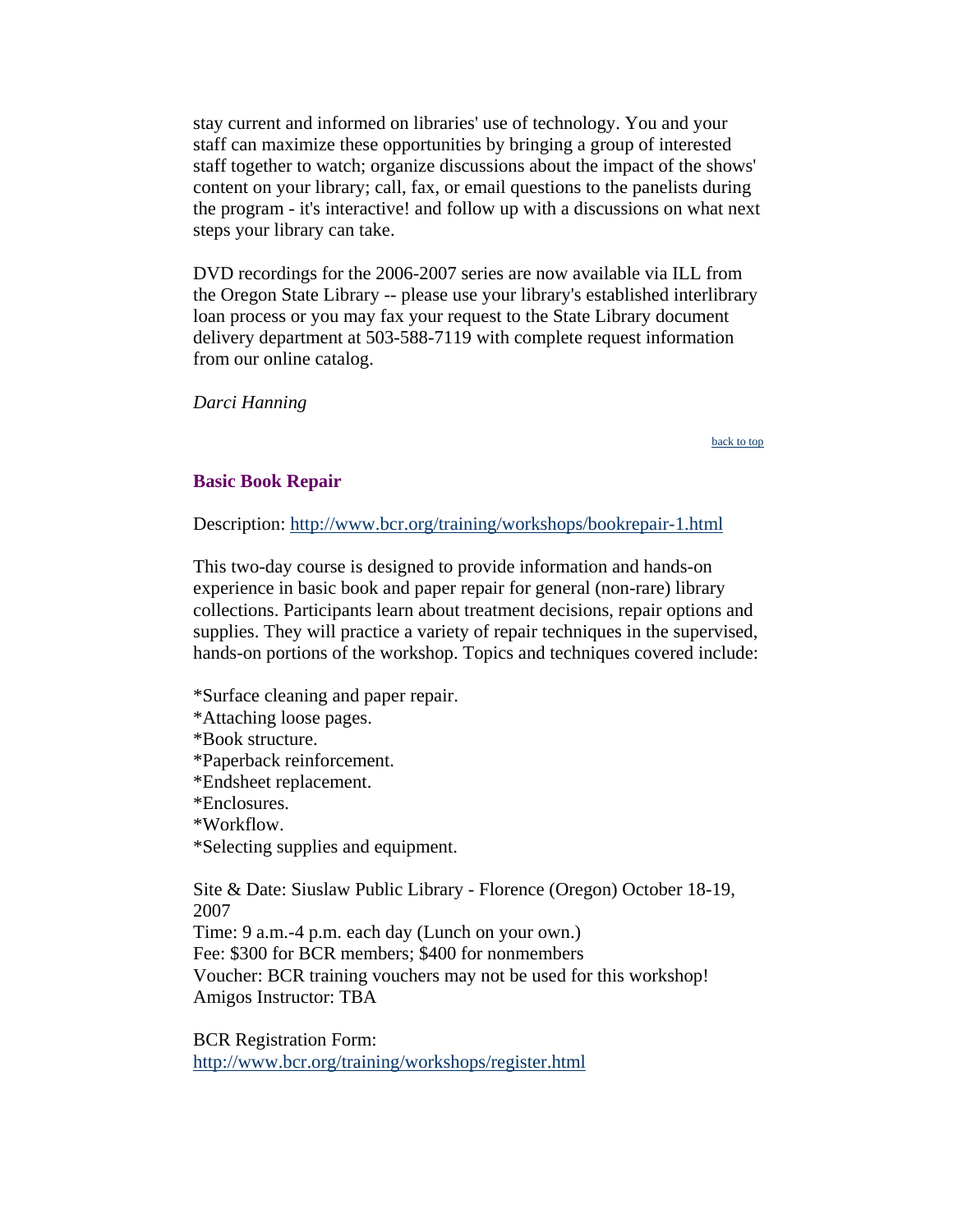<span id="page-12-0"></span>About BCR: <http://www.bcr.org/about/index.html>

*Bobbi Navarro*

[back to top](#page-0-0)

# **InfoCamp 2007**

All Pacific Northwest librarians, catalogers, information architects, user experience designers, usability engineers, information scientists, technical writers and professionals or students interested in user-centered information and design issues are invited to InfoCamp 2007!

What: InfoCamp Seattle 2007 Theme: Cross-pollinating the information ecosystem When: October 13-14, 2007, 9am-6pm Where: Youngstown Cultural Arts Center, 4408 Delridge Way SW, Seattle, WA Web:<http://asistpnw.org/infocamp2007> Cost: Free for ASIS&T or IAI members. Free for students. \$20 otherwise.

InfoCamp Seattle 2007 will be a collaborative BarCamp-style\* unconference, organized by the Pacific Northwest Chapter and the UW Student Chapter of the American Society for Information Science and Technology (ASIS&T).

Join us for two days of workshops, roundtable discussions, technology demos, and social networking sessions. This is the Web 2.0 of conferences the session content will be decided entirely by YOU, so bring a topic of debate, a project to show off, a design for feedback, or any other idea to share with your professional community!

Registration is now open:<http://asistpnw.org/infocamp2007>

\* What's a BarCamp? See [http://www.barcamp.org](http://www.barcamp.org/) or <http://barcamp.org/InfoCamp+Seattle+200>7 or <http://en.wikipedia.org/wiki/BarCamp>

Hope to see you there!

[back to top](#page-0-0)

# **Cool Ideas**

# **Washington Statewide Cataloging Project**

Washington state has plans to initiate a statewide catalog project. For those